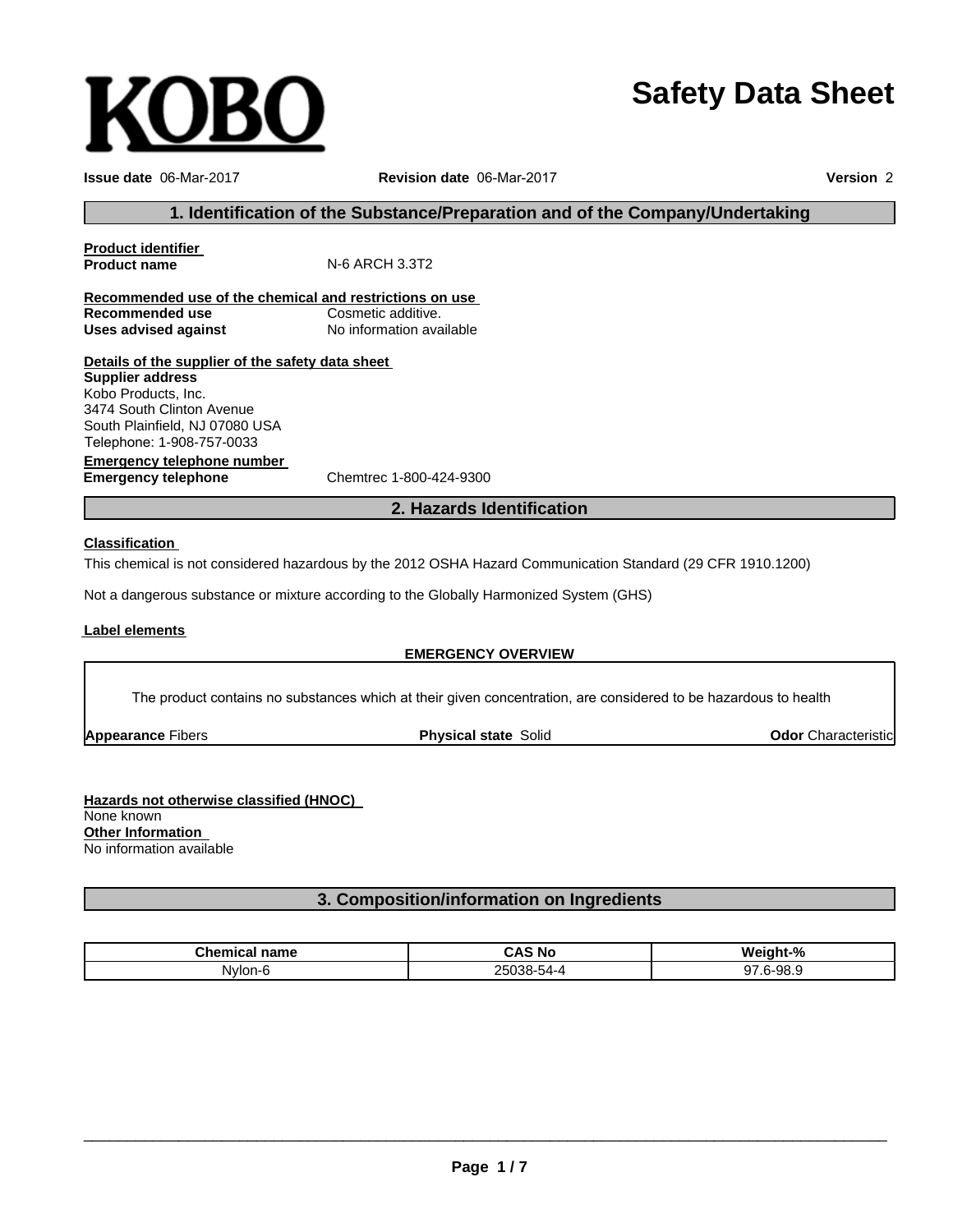# **4. First aid measures**

 $\_$  , and the set of the set of the set of the set of the set of the set of the set of the set of the set of the set of the set of the set of the set of the set of the set of the set of the set of the set of the set of th

## **First aid measures**

| <b>General advice</b>                                                      | If symptoms persist, call a physician.                                                                                             |  |  |
|----------------------------------------------------------------------------|------------------------------------------------------------------------------------------------------------------------------------|--|--|
| Eye contact                                                                | Rinse immediately with plenty of water, also under the eyelids, for at least 15 minutes. If<br>symptoms persist, call a physician. |  |  |
| <b>Skin contact</b>                                                        | Wash off immediately with soap and plenty of water while removing all contaminated<br>clothes and shoes.                           |  |  |
| <b>Inhalation</b>                                                          | Remove to fresh air. If breathing is irregular or stopped, administer artificial respiration.                                      |  |  |
| Ingestion                                                                  | If swallowed, do not induce vomiting: seek medical advice immediately and show this<br>container or label.                         |  |  |
| Self-protection of the first aider                                         | Use personal protective equipment as required.                                                                                     |  |  |
| Most important symptoms and effects, both acute and delayed                |                                                                                                                                    |  |  |
| <b>Symptoms</b>                                                            | No known effects under normal use conditions.                                                                                      |  |  |
| Indication of any immediate medical attention and special treatment needed |                                                                                                                                    |  |  |
| Note to physicians                                                         | Effects of exposure (inhalation, ingestion or skin contact) to substance may be delayed.                                           |  |  |
|                                                                            |                                                                                                                                    |  |  |

# **5. Fire-fighting measures**

#### **Suitable extinguishing media**

Use extinguishing measures that are appropriate to local circumstances and the surrounding environment.

## **Unsuitable extinguishing media** No information available.

# **Specific hazards arising from the chemical**

None in particular.

#### **Explosion data Sensitivity to mechanical impact** None. **Sensitivity to static discharge** None.

#### **Protective equipment and precautions for firefighters**

Use personal protective equipment as required.

#### **6. Accidental release measures**

#### **Personal precautions, protective equipment and emergency procedures**

| <b>Personal precautions</b>                                                                                                                         | Use personal protective equipment as required. Wash thoroughly after handling.       |  |  |
|-----------------------------------------------------------------------------------------------------------------------------------------------------|--------------------------------------------------------------------------------------|--|--|
| For emergency responders                                                                                                                            | Use personal protective equipment as required.                                       |  |  |
| <b>Environmental precautions</b><br>Avoid creating dust. Collect spillage. Do not allow into any sewer, on the ground or into any<br>body of water. |                                                                                      |  |  |
| Methods and material for containment and cleaning up                                                                                                |                                                                                      |  |  |
| <b>Methods for containment</b>                                                                                                                      | Prevent further leakage or spillage if safe to do so.                                |  |  |
| Methods for cleaning up                                                                                                                             | Avoid creating dust. Sweep up and shovel into suitable containers for disposal.      |  |  |
| Prevention of secondary hazards                                                                                                                     | Clean contaminated objects and areas thoroughly observing environmental regulations. |  |  |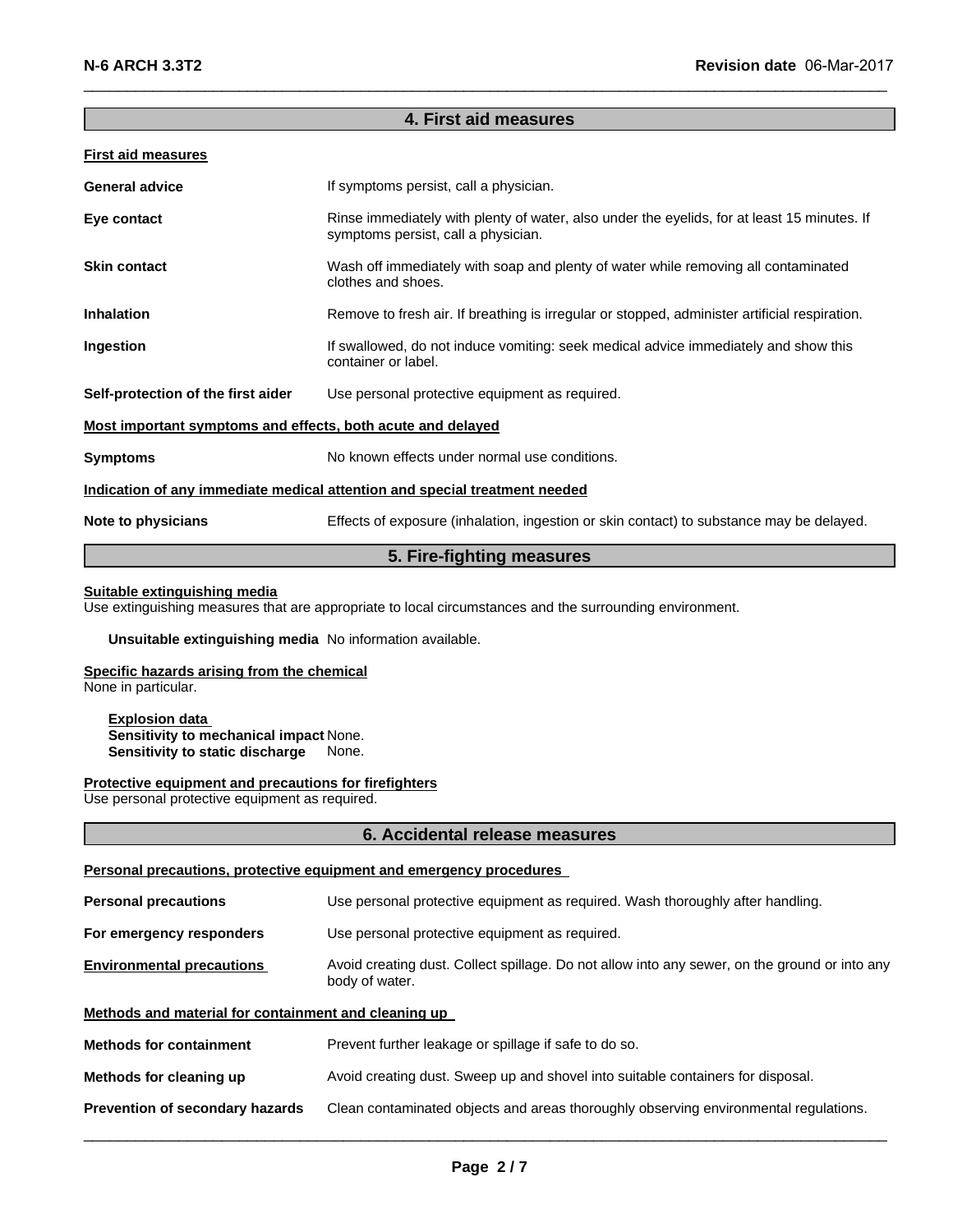| 7. Handling and Storage                                                                                                     |                                                                                                                        |  |  |
|-----------------------------------------------------------------------------------------------------------------------------|------------------------------------------------------------------------------------------------------------------------|--|--|
| <b>Precautions for safe handling</b>                                                                                        |                                                                                                                        |  |  |
| Advice on safe handling                                                                                                     | Use only in well-ventilated areas. Avoid contact with skin and eyes. Use personal protective<br>equipment as required. |  |  |
| Conditions for safe storage, including any incompatibilities                                                                |                                                                                                                        |  |  |
| <b>Storage conditions</b><br>Keep container tightly closed in a dry and well-ventilated place. Store at ambient conditions. |                                                                                                                        |  |  |
| Incompatible materials                                                                                                      | Strong oxidizing agents. Strong acids.                                                                                 |  |  |
| 8. Exposure Controls/Personal Protection                                                                                    |                                                                                                                        |  |  |
| <b>Control parameters</b>                                                                                                   |                                                                                                                        |  |  |
| <b>Exposure guidelines</b>                                                                                                  | Not applicable.                                                                                                        |  |  |
| <b>Appropriate engineering controls</b>                                                                                     |                                                                                                                        |  |  |
| <b>Engineering controls</b>                                                                                                 | Ensure adequate ventilation, especially in confined areas.                                                             |  |  |
|                                                                                                                             | Individual protection measures, such as personal protective equipment                                                  |  |  |
| <b>Eye/face protection</b>                                                                                                  | Wear safety glasses with side shields (or goggles).                                                                    |  |  |
| Skin and body protection                                                                                                    | Wear protective gloves and protective clothing.                                                                        |  |  |
| <b>Respiratory protection</b>                                                                                               | In case of insufficient ventilation, wear suitable respiratory equipment.                                              |  |  |
| <b>General hygiene considerations</b>                                                                                       | Handle in accordance with good industrial hygiene and safety practice. Wash contaminated<br>clothing before reuse.     |  |  |

 $\_$  , and the set of the set of the set of the set of the set of the set of the set of the set of the set of the set of the set of the set of the set of the set of the set of the set of the set of the set of the set of th

# **9. Physical and Chemical Properties 19. Physical and Chemical Properties**

# **Information on basic physical and chemical properties**

| <b>Physical state</b><br>Appearance<br><b>Color</b>                                                                                                                                                                                                              | Solid<br><b>Fibers</b><br>White | Odor<br><b>Odor threshold</b>                                                                                                                                                                                                                                                | Characteristic<br>No information available |
|------------------------------------------------------------------------------------------------------------------------------------------------------------------------------------------------------------------------------------------------------------------|---------------------------------|------------------------------------------------------------------------------------------------------------------------------------------------------------------------------------------------------------------------------------------------------------------------------|--------------------------------------------|
| <b>Property</b><br>рH<br>Melting point/freezing point<br>Boiling point / boiling range<br><b>Flash point</b><br><b>Evaporation rate</b><br>Flammability (solid, gas)<br><b>Flammability limit in air</b><br>Upper flammability limit<br>Lower flammability limit | Values                          | <b>Remarks</b> •<br>No information available<br>No information available<br>No information available<br>No information available<br>No information available<br>No information available<br>No information available<br>No information available<br>No information available |                                            |
| Vapor pressure<br>Vapor density<br><b>Specific gravity</b><br><b>Water solubility</b><br>Solubility in other solvents<br><b>Partition coefficient</b><br><b>Autoignition temperature</b><br><b>Decomposition temperature</b>                                     | Insoluble in water              | No information available<br>No information available<br>No information available<br>No information available<br>No information available<br>No information available                                                                                                         |                                            |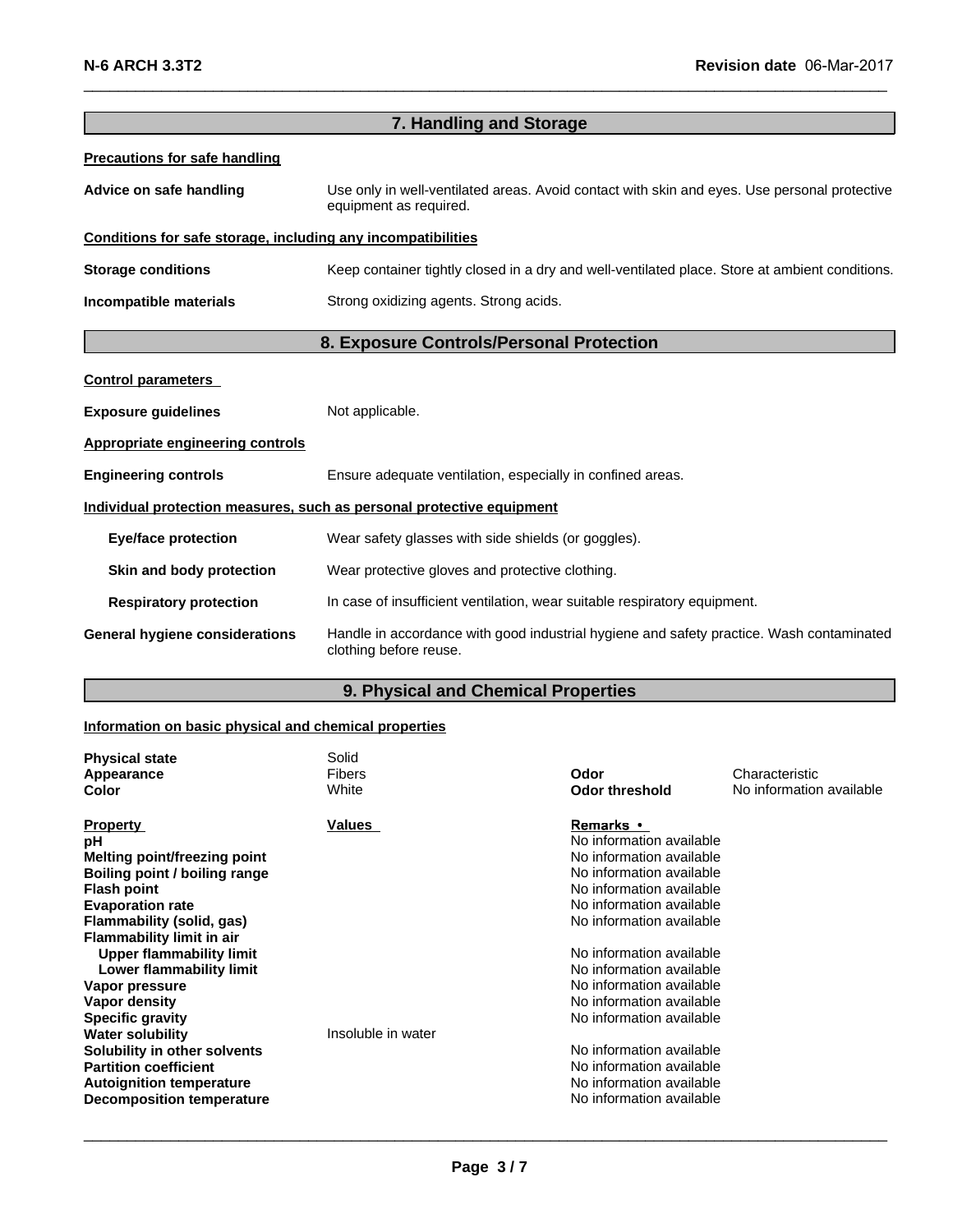**N-6 ARCH 3.3T2 Revision date** 06Mar2017

**Explosive properties**

**Other Information Molecular weight**<br>VOC content (%)

**Softening point**<br> **Molecular weight**<br> **Molecular weight**<br> **Molecular weight**<br> **Molecular weight VOC content (%)** No information available **Density** No information available **Bulk density** No information available

**Kinematic viscosity**<br> **Community** Dynamic viscosity<br> **Community** Dynamic viscosity<br>
No information available **Dynamic viscosity** No information available No information available **Oxidizing properties** No information available

# **10. Stability and Reactivity**

 $\_$  , and the set of the set of the set of the set of the set of the set of the set of the set of the set of the set of the set of the set of the set of the set of the set of the set of the set of the set of the set of th

**Reactivity** No data available

**Chemical stability** Stable under normal conditions.

#### **Possibility of hazardous reactions**

None under normal processing.

**Hazardous polymerization** Hazardous polymerization does not occur.

**Conditions to avoid** Temperatures above 350 °C.

#### **Incompatible materials**

Strong oxidizing agents. Strong acids.

#### **Hazardous decomposition products**

Thermal decomposition can lead to release of irritating and toxic gases and vapors.

# **11. Toxicological Information**

#### **Information on likely routes of exposure**

# **Product information**

| Inhalation          | No data available. |
|---------------------|--------------------|
| Eye contact         | No data available. |
| <b>Skin contact</b> | No data available. |
| Ingestion           | No data available. |

# **Information on toxicological effects**

**Symptoms** No information available.

#### **Delayed and immediate effects as well as chronic effects from short and long-term exposure**

| <b>Skin corrosion/irritation</b>  | No information available.    |
|-----------------------------------|------------------------------|
| Serious eye damage/eye irritation | May cause slight irritation. |
| <b>Irritation</b>                 | No information available.    |
| <b>Corrosivity</b>                | No information available.    |
| <b>Sensitization</b>              | No information available.    |
| <b>Germ cell mutagenicity</b>     | No information available.    |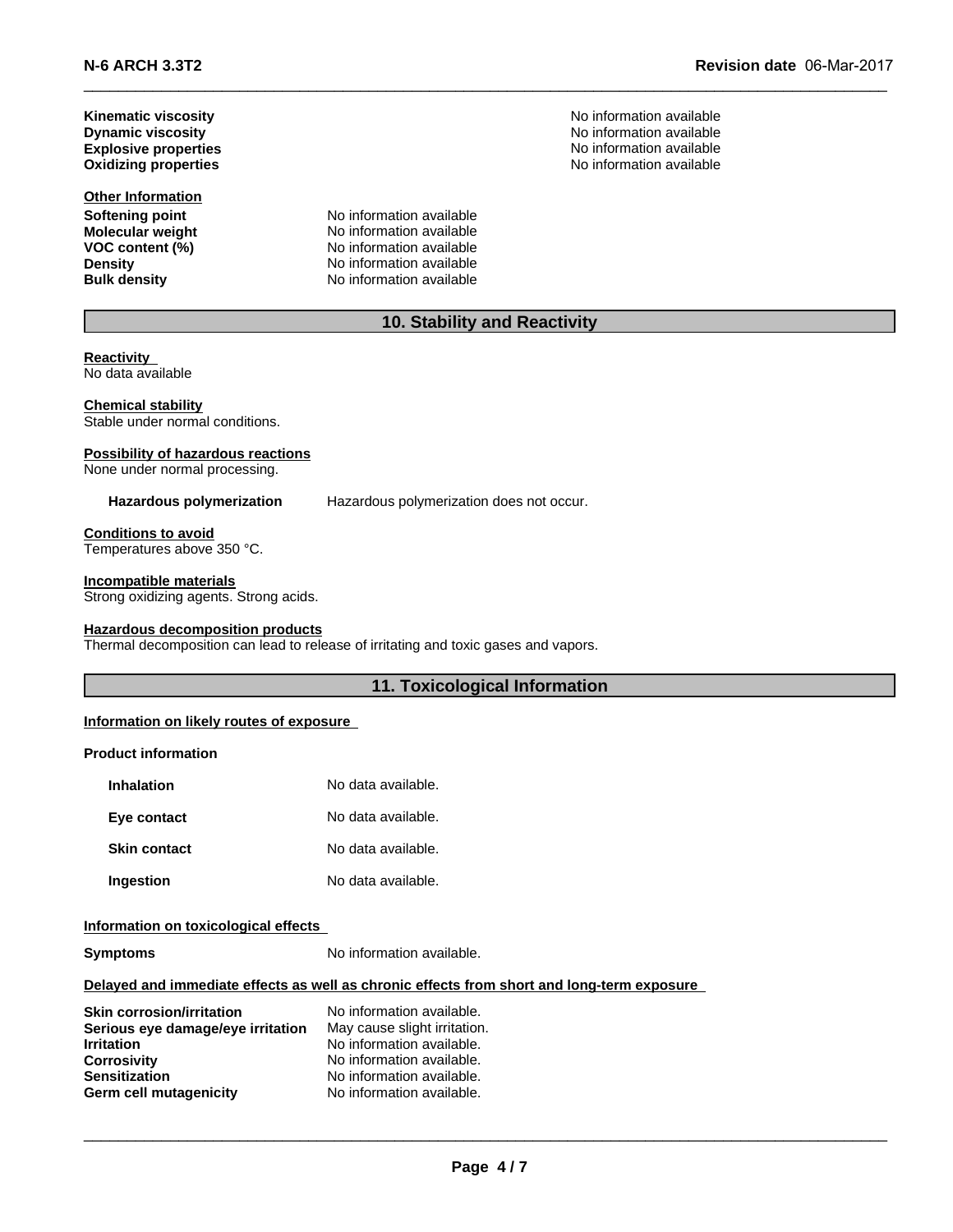| Carcinogenicity                                             | This product does not contain any carcinogens or potential carcinogens as listed by OSHA,<br>IARC or NTP. |  |  |  |
|-------------------------------------------------------------|-----------------------------------------------------------------------------------------------------------|--|--|--|
| <b>Reproductive toxicity</b>                                | No information available.                                                                                 |  |  |  |
| <b>STOT - single exposure</b>                               | No information available.                                                                                 |  |  |  |
| <b>STOT - repeated exposure</b><br><b>Aspiration hazard</b> | No information available.<br>No information available.                                                    |  |  |  |
|                                                             |                                                                                                           |  |  |  |
|                                                             | 12. Ecological Information                                                                                |  |  |  |
| <b>Ecotoxicity</b>                                          |                                                                                                           |  |  |  |
| None known                                                  |                                                                                                           |  |  |  |
| Persistence and degradability                               |                                                                                                           |  |  |  |
| Not readily biodegradable.                                  |                                                                                                           |  |  |  |
| <b>Bioaccumulation</b><br>No information available.         |                                                                                                           |  |  |  |
|                                                             |                                                                                                           |  |  |  |
| Other adverse effects                                       | No information available                                                                                  |  |  |  |
|                                                             |                                                                                                           |  |  |  |
|                                                             | 13. Disposal Considerations                                                                               |  |  |  |
| <b>Waste treatment methods</b>                              |                                                                                                           |  |  |  |
| <b>Disposal of wastes</b>                                   | Disposal should be in accordance with applicable regional, national and local laws and<br>regulations.    |  |  |  |
| <b>Contaminated packaging</b>                               | Disposal should be in accordance with applicable regional, national and local laws and<br>regulations.    |  |  |  |
|                                                             | <b>14. Transport Information</b>                                                                          |  |  |  |
|                                                             | Not regulated                                                                                             |  |  |  |
| <u>DOT</u>                                                  |                                                                                                           |  |  |  |
| ICAO (air)                                                  | Not regulated                                                                                             |  |  |  |
| <b>IATA</b>                                                 | Not regulated                                                                                             |  |  |  |
| <u>IMDG</u>                                                 | Not regulated                                                                                             |  |  |  |
| RID                                                         | Not regulated                                                                                             |  |  |  |
| <b>ADR</b>                                                  | Not regulated                                                                                             |  |  |  |
|                                                             |                                                                                                           |  |  |  |
| <b>International inventories</b>                            | 15. Regulatory information                                                                                |  |  |  |

 $\_$  , and the set of the set of the set of the set of the set of the set of the set of the set of the set of the set of the set of the set of the set of the set of the set of the set of the set of the set of the set of th

| TSCA                 | Complies |
|----------------------|----------|
| <b>DSL/NDSL</b>      | Complies |
| <b>EINECS/ELINCS</b> | Complies |
| <b>ENCS</b>          | Complies |
| IECSC                | Complies |
| KECL                 | Complies |
| <b>PICCS</b>         | Complies |
| AICS                 | Complies |
|                      |          |

 $\_$  ,  $\_$  ,  $\_$  ,  $\_$  ,  $\_$  ,  $\_$  ,  $\_$  ,  $\_$  ,  $\_$  ,  $\_$  ,  $\_$  ,  $\_$  ,  $\_$  ,  $\_$  ,  $\_$  ,  $\_$  ,  $\_$  ,  $\_$  ,  $\_$  ,  $\_$  ,  $\_$  ,  $\_$  ,  $\_$  ,  $\_$  ,  $\_$  ,  $\_$  ,  $\_$  ,  $\_$  ,  $\_$  ,  $\_$  ,  $\_$  ,  $\_$  ,  $\_$  ,  $\_$  ,  $\_$  ,  $\_$  ,  $\_$  ,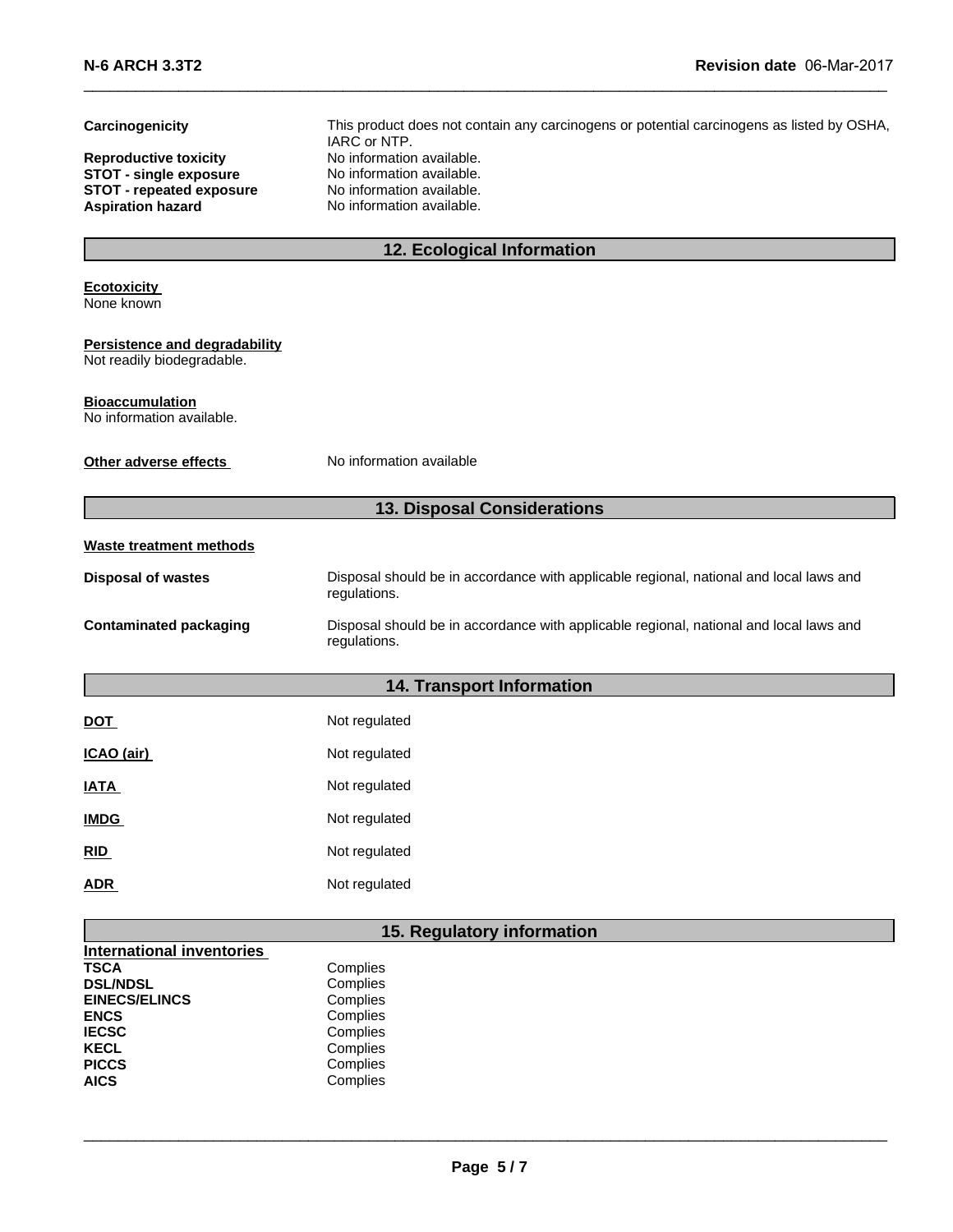## **Legend:**

**TSCA** - United States Toxic Substances Control Act Section 8(b) Inventory **DSL/NDSL** - Canadian Domestic Substances List/Non-Domestic Substances List **EINECS/ELINCS** - European Inventory of Existing Chemical Substances/European List of Notified Chemical Substances **ENCS** - Japan Existing and New Chemical Substances **IECSC** - China Inventory of Existing Chemical Substances **KECL** - Korean Existing and Evaluated Chemical Substances **PICCS** - Philippines Inventory of Chemicals and Chemical Substances **AICS** - Australian Inventory of Chemical Substances

## **US Federal Regulations**

## **SARA 313**

Section 313 of Title III of the Superfund Amendments and Reauthorization Act of 1986 (SARA). This product does not contain any chemicals which are subject to the reporting requirements of the Act and Title 40 of the Code of Federal Regulations, Part 372

 $\_$  , and the set of the set of the set of the set of the set of the set of the set of the set of the set of the set of the set of the set of the set of the set of the set of the set of the set of the set of the set of th

# **SARA 311/312 Hazard Categories**

| <b>Acute Health Hazard</b>        | No. |
|-----------------------------------|-----|
| <b>Chronic Health Hazard</b>      | Nο  |
| <b>Fire Hazard</b>                | Nο  |
| Sudden release of pressure hazard | Nο  |
| <b>Reactive Hazard</b>            | Nο  |

#### **CWA (Clean Water Act)**

This product does not contain any substances regulated as pollutants pursuant to the Clean Water Act (40 CFR 122.21 and 40 CFR 122.42)

## **CERCLA**

This material, as supplied, does not contain any substances regulated as hazardous substances under the Comprehensive Environmental Response Compensation and Liability Act (CERCLA) (40 CFR 302) or the Superfund Amendments and Reauthorization Act (SARA) (40 CFR 355). There may be specific reporting requirements at the local, regional, or state level pertaining to releases of this material

#### **US State Regulations**

#### **California Proposition 65**

This product does not contain any Proposition 65 chemicals

#### **U.S. State Right-to-Know Regulations**

This product does not contain any substances regulated by state right-to-know regulations

| 16. Other information                                             |                            |                |                           |                                              |
|-------------------------------------------------------------------|----------------------------|----------------|---------------------------|----------------------------------------------|
| <b>NFPA</b>                                                       | <b>Health Hazards 1</b>    | flammability 0 | <b>Instability 0</b>      | <b>Physical and chemical</b><br>properties - |
| <b>HMIS</b>                                                       | <b>Health Hazards 1</b>    | flammability 0 | <b>Physical Hazards 0</b> | <b>PERSONAL</b><br><b>PROTECTION E</b>       |
| <b>Issue date</b><br><b>Revision date</b><br><b>Revision note</b> | 06-Mar-2017<br>06-Mar-2017 |                |                           |                                              |